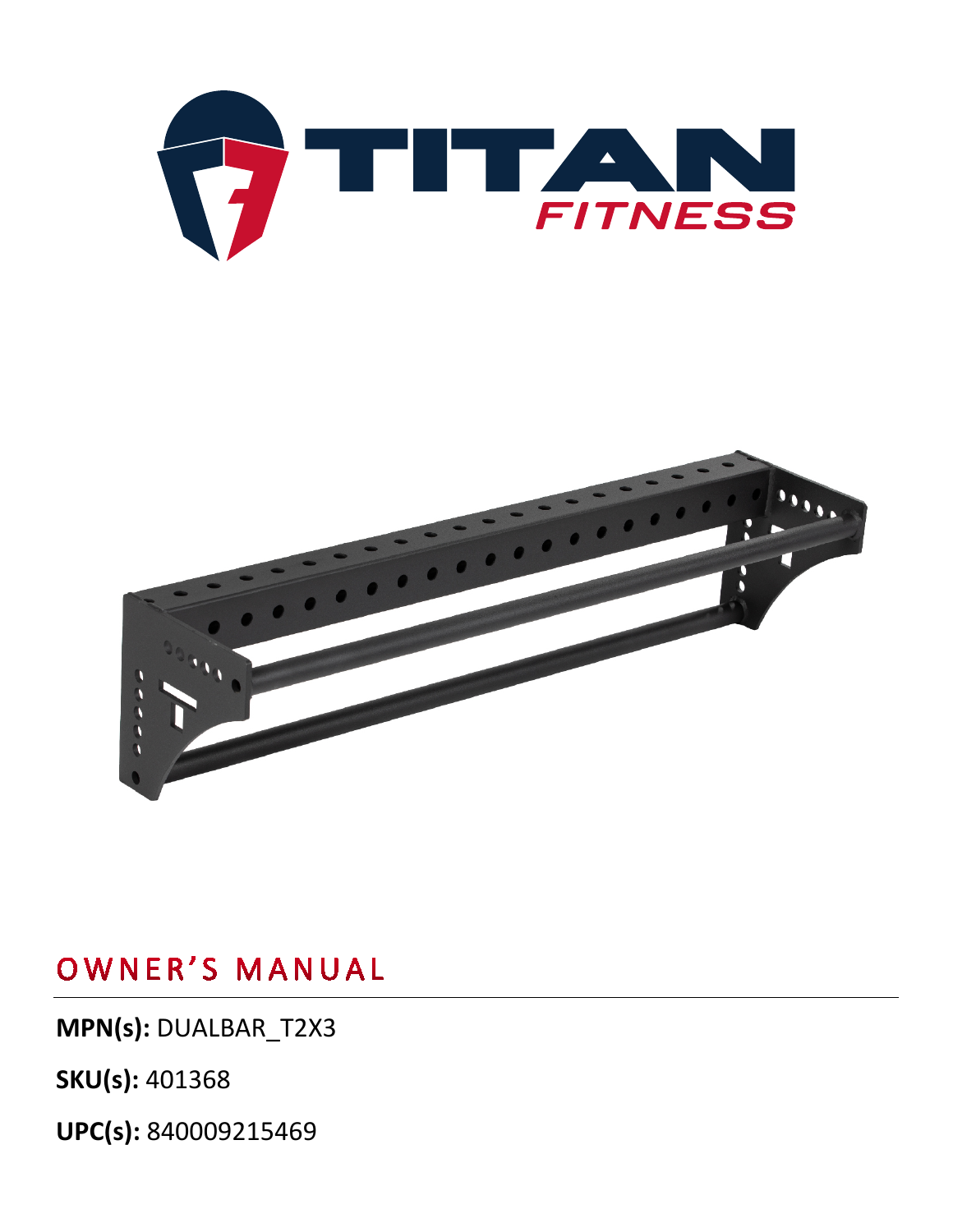

| <b>KEY</b> | <b>BOX</b> | <b>DESCRIPTION</b>                 | QTY |
|------------|------------|------------------------------------|-----|
| (1)        |            | <b>PULL UP BAR</b>                 |     |
| (2)        |            | FLAT WASHER $\Phi$ 17* $\Phi$ 30*3 | 16  |
| (3)        |            | SPRING WASHER ¢16                  |     |
| (4)        |            | <b>M16 NUT</b>                     | 8   |
| (5)        |            | HEX BOLT M16*85                    |     |
| (6)        |            | <b>HEX BOLT M16*110</b>            |     |